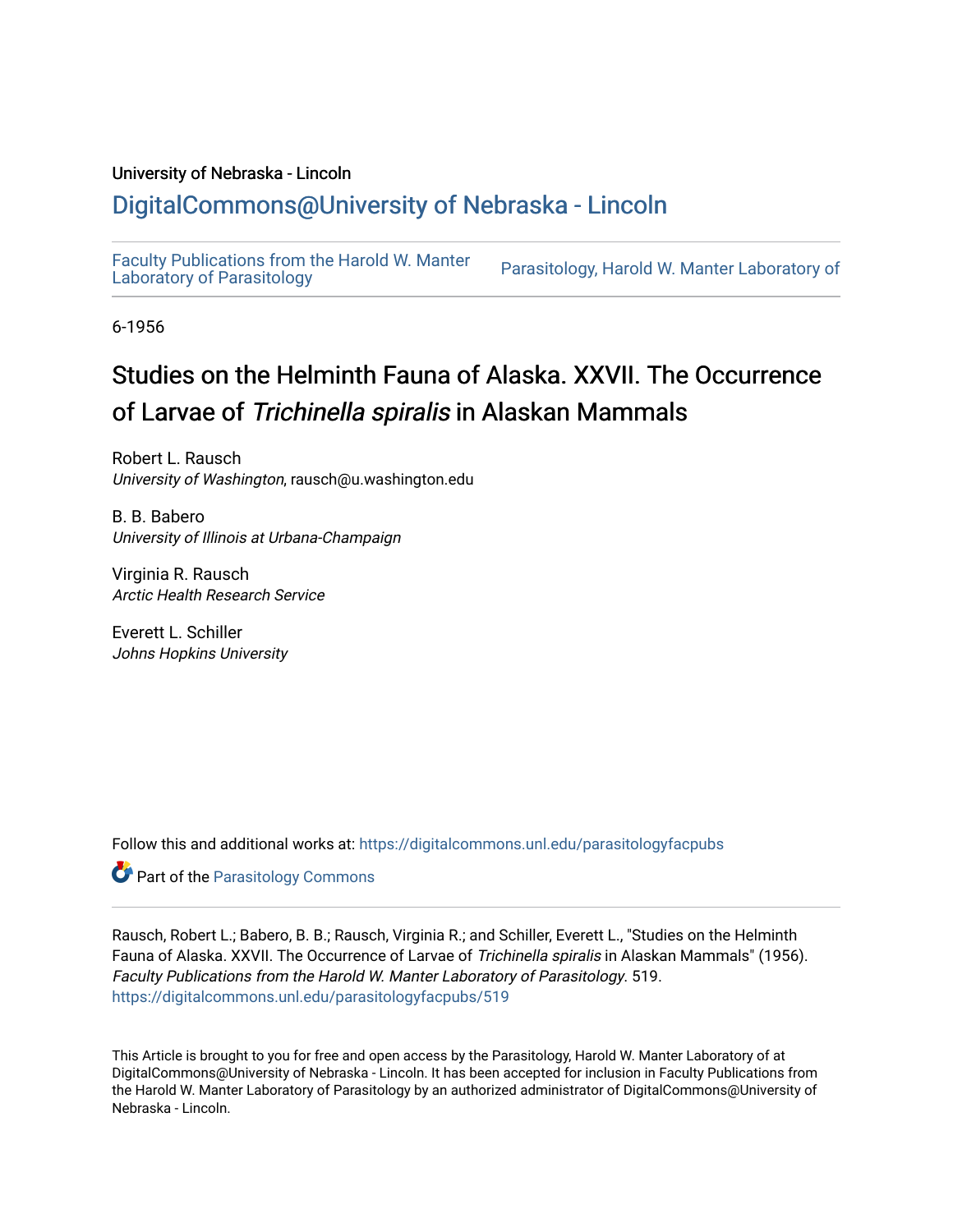## **STUDIES ON THE HELMINTH FAUNA OF ALASKA. XXVII. THE OCCURRENCE OF LARVAE OF TRICHINELLA SPIRALIS IN ALASKAN MAMMALS**

**ROBERT RAUSCH, B. B. BABERO1, R. V. RAUSCH AND E. L. SCHILLER2** 

**Arctic Health Research Center, Public Health Service, U. S. Department of Health, Education and Welfare, Anchorage, Alaska** 

**In 1948 much interest in trichinosis in arctic regions was aroused, particularly by the findings of Thorborg et al. (1948), who investigated serious outbreaks occurring among the Eskimo of West Greenland during 1947. Consequently, with the founding of the Arctic Health Research Center in the autumn of 1948, a study of trichinosis in Alaska was the first project to be initiated by the Zoonotic Disease Section (formerly Animal-borne Disease Section) of this Center.** 

**Field work was begun in January, 1949, and a preliminary note on trichinosis in Alaskan mammals was published by Brandly and Rausch (1950). The subject of trichinosis in arctic regions was reviewed by Connell (1949).** 

**The survey to determine the prevalence of T. spiralis in mammals in Alaska was terminated in the spring of 1953; this paper reports the results of this work.** 

#### **MATERIALS AND METHODS**

**An effort was made to obtain a series of each species of mammal occurring in Alaska, with exception of the ungulates. Such specimens were collected over the entire Territory, but most originated above the Arctic Circle. Many mammals were secured through the cooperation of Eskimo and Indian trappers, who held the frozen carcasses of animals taken for their fur until they could be brought to the laboratory in Anchorage. In some instances, only muscle tissue of animals, with collecting data, was preserved. The personnel of the Zoonotic Disease Section also collected large numbers of mammals. Dogs were generally obtained when those no longer serviceable were destroyed, but some were purchased for this study. Although some autopsies were performed in the field, most of the animals were brought entire to the laboratory. For the purposes of this work, several grams of striated muscle were taken, routinely from the diaphragm, at the autopsy of each animal. These samples were frozen and stored for later processing. The larvae were usually dead when isolated.** 

**The presence of Trichinella larvae was determined through the artificial digestion of tissue samples. For this purpose, the tissue was chopped with a knife into small pieces, placed in a solution of pepsin and hydrochloric acid, and incubated at 37? C. with constant agitation for 24 hours. The resulting fluid was poured through a fine-mesh screen to remove any undigested material and was allowed to stand in graduated cylinders until any larvae present settled out. The supernatant fluid was siphoned off, the residue placed in watch glasses with a few drops of 10 percent** 

**Received for publication, November 14, 1955.** 

**<sup>1</sup> Department of Zoology, University of Illinois, Champaign, Illinois.** 

**<sup>2</sup> Department of Parasitology, School of Hygiene and Public Health, Johns Hopkins University, Baltimore, Maryland.**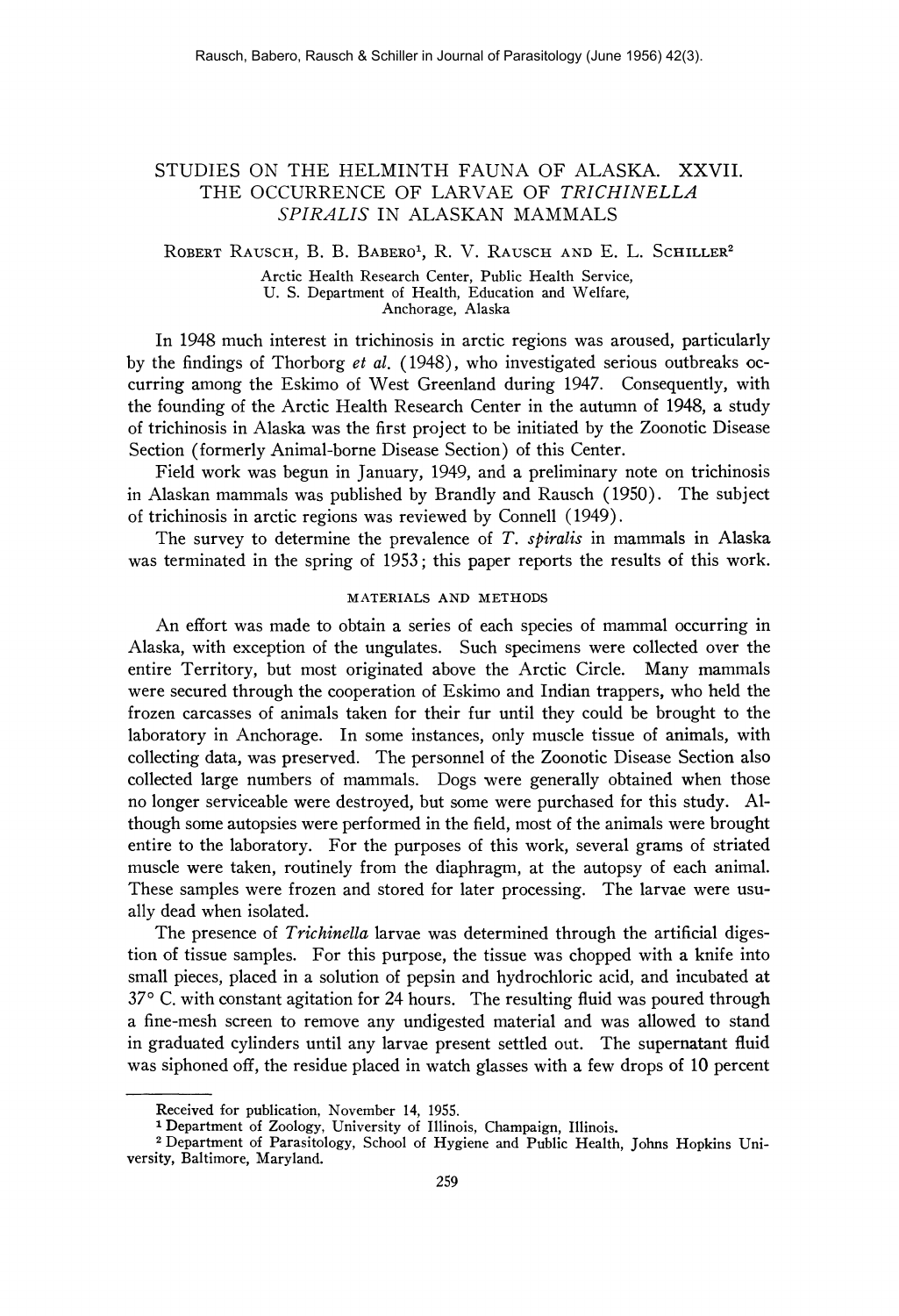**260** 

## **THE JOURNAL OF PARASITOLOGY**

**potassium hydroxide solution, and any larvae present were counted under the dissecting microscope.** 

**The tissue samples were processed at the Arctic Health Research Center during the summer of 1949 by Dr. J. D. Tiner, now at the Microbiological Institute, Rutgers University. From the spring of 1950 to the time the survey was discontinued, this work was performed by Mr. B. B. Babero. This report is based upon the data recorded by these workers.** 

#### **RESULTS**

**Tissue samples from 2433 mammals, representing 42 species, were processed. Larvae of Trichinella spiralis were found in 23 species. Two hundred eighty-five animals (11.7 percent of the total) harbored larvae.** 

**The findings are discussed below, by host-species. Mammalian names are according to Miller and Kellogg (1955) and Rausch (1953).** 

#### **Soricidae.**

**No larvae were found in 18 shrews of 3 species; viz., Sorex obscurus Merriam, S. cinereus Kerr, and S. tundrensis Merriam. Shrews feed readily upon carrion, and in Alaska they are found often in buildings or caches where meat is stored.** 

**Beliaeva (1954) examined a total of 126 shrews from the Belovezha Forest, on the eastern border of Poland. One of 39 specimens of S. araneus Linnaeus, and one of 38 specimens of S. macropygmaeus Miller (= S. caecutiens Laxmann) were infected. Forty-nine specimens of S. minutus Linnaeus were negative.3 Beliaeva concluded that these animals became infected through feeding on carcasses of carnivorous mammals.** 

#### **Ursidae.**

**Three species of bears occur in Alaska, and small series of each were obtained.** 

**Of 20 grizzly (brown) bears, Ursus arctos Linnaeus, 10 (50 percent) harbored Trichinella larvae. These ranged in number from 0.1 to 45.6 larvae per gram of tissue (av. 12.4 per gram). The bears were from localities scattered widely over the Territory, and infected animals were taken as far north as the Alaktak River, near the Arctic Coast, and as far south as the lower Alaska Peninsula.** 

**These bears feed upon carrion whenever it is available, including carcasses of other bears killed and left in the field by hunters. They are mainly herbivorous, however. Farther south (Kodiak Island and Alaska Peninsula), salmon (Onchorhynchus spp.) comprise an important part of the summer diet.** 

**Five black bears, Ursus americanus Pallas, of 23 examined, were infected (21.7 percent). Numbers of larvae ranged from 0.5 to 400 per gram of tissue (av. 81 per gram). Most of the bears examined, and all of those infected, were killed in southern Alaska. Black bears feed largely upon vegetation, but also consume available carrion. They are numerous near settlements and farms, where they sometimes feed upon refuse.** 

**Nine of 17 (52.9 percent) polar bears, Thalarctos maritimus Phipps, harbored Trichinella larvae. Infections were very light, ranging from 0.4 to only 4.0 larvae per gram of tissue (av. 1.6 per gram). Excepting 3 animals from St. Lawrence** 

**<sup>3</sup>Beliaeva gave only common names for mammals examined; the scientific names of the insectivores were obtained from Bobrinskii, B., A. Kuznetsov, and A. P. Kuziakin, "Opredelitel' mlekopitaiushchikh SSSR." Moscow, 1944.**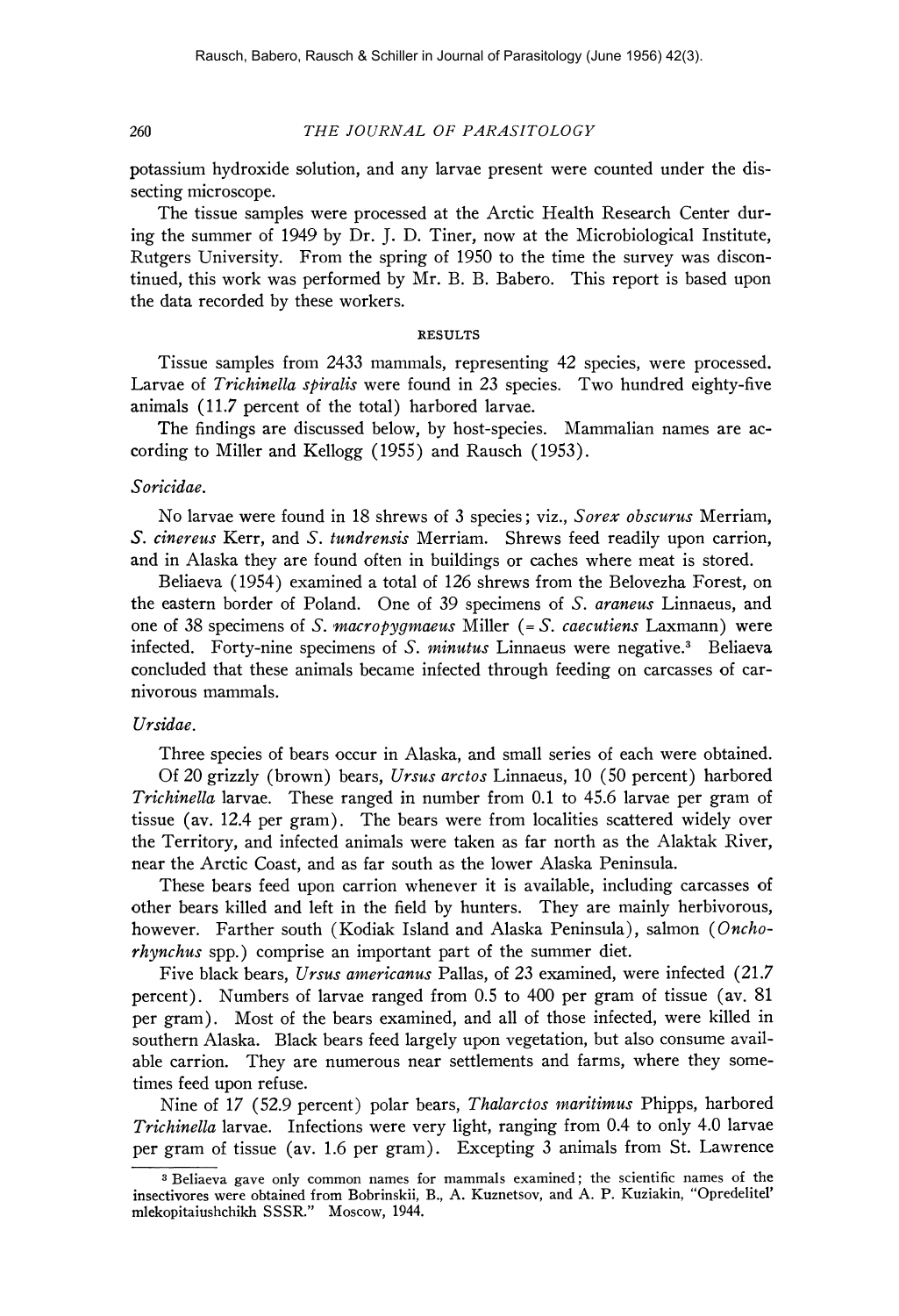**Island, all were killed on the Arctic Coast near Barrow or Wainwright.** 

**Leiper (1938) reported 4 of 6 polar bears dying in the London Zoological Garden to be infected with Trichinella larvae, and he believed these to have been acquired before the animals were captured. There have been several reports of infected bears from zoological gardens on the Eurasian continent. Parnell (1934) reported having found infected polar bears in the Canadian Arctic. Thorborg et al. (1948) observed larvae in 2 of 3 polar bears from the Thule region, and in 4 of 13 from East Greenland. Roth (1949) found larvae in 6 of 19 bears from West Greenland. Brown et al. (1949) observed larvae in 2 of 3 bears from the Canadian Northwest Territories. Roth (1950) summarized the work in Greenland, and reported infections in 31 of a total of 112 polar bears examined. He also reviewed the unpublished data of other workers, and mentioned the finding of infected bears in Spitzbergen.** 

**Outbreaks of trichinosis in man have been traced frequently to their origin in the flesh of polar bears (see Connell, 1949; Roth, 1950).** 

**In contrast with the aforementioned species, the polar bear is almost entirely carnivorous, although some vegetation may be consumed during the summer months. Seals (Phoca spp.) are an important part of its diet. Polar bears sometimes enter Arctic Coast villages, where they feed on carrion, including carcasses of dogs and other animals.** 

## **Canidae.**

**A total of 225 dogs was examined from various localities. Of these, 102 animals (45.3 percent) harbored Trichinella larvae. These figures, however, are misleading, since place of origin is important. Sixty dogs, all negative, were obtained in Anchorage and its environs-the one city in Alaska most nearly comparable to small cities in the United States. Excluding these, 61.8 percent of the remaining 165 dogs were infected.** 

**More specifically, 40 of 47 dogs (85.1 percent) from St. Lawrence Island harbored larvae, and 38 of 41 dogs (92.6 percent) from the village of Barrow were infected. In the dogs of these 2 villages, the number of larvae per gram ranged from 0.5 to 65, with an average of 9.7 per gram.** 

**Included in this series of 225 dogs were 13 from the Aleutian Island of Adak; of these one animal was infected, having 4 larvae per gram of tissue. Rats, Rattus norvegicus Berkenhout, are extremely abundant on Adak, and are frequently infected (12 percent of 224 rats; Schiller, 1952). The dogs examined were strays, but it appears that they did not often feed upon rats. Sixty-four dogs not mentioned specifically, were collected from numerous localities, mostly in northern Alaska.** 

**It is evident that conditions in arctic villages favor the infection of sledge dogs. Although only a few species of land mammals occur on St. Lawrence Island, the arctic fox is trapped there annually in large numbers (the population has been high during the last 10 years) and the discarded carcasses of these animals are often consumed by dogs. The dogs are also fed waste parts of those marine mammals that provide the main source of food for the Eskimo. Conditions are somewhat comparable at Barrow, where foxes were abundant in 1949-50, and again in 1953-54. At both places, discarded carcasses of dogs are eaten by other dogs,**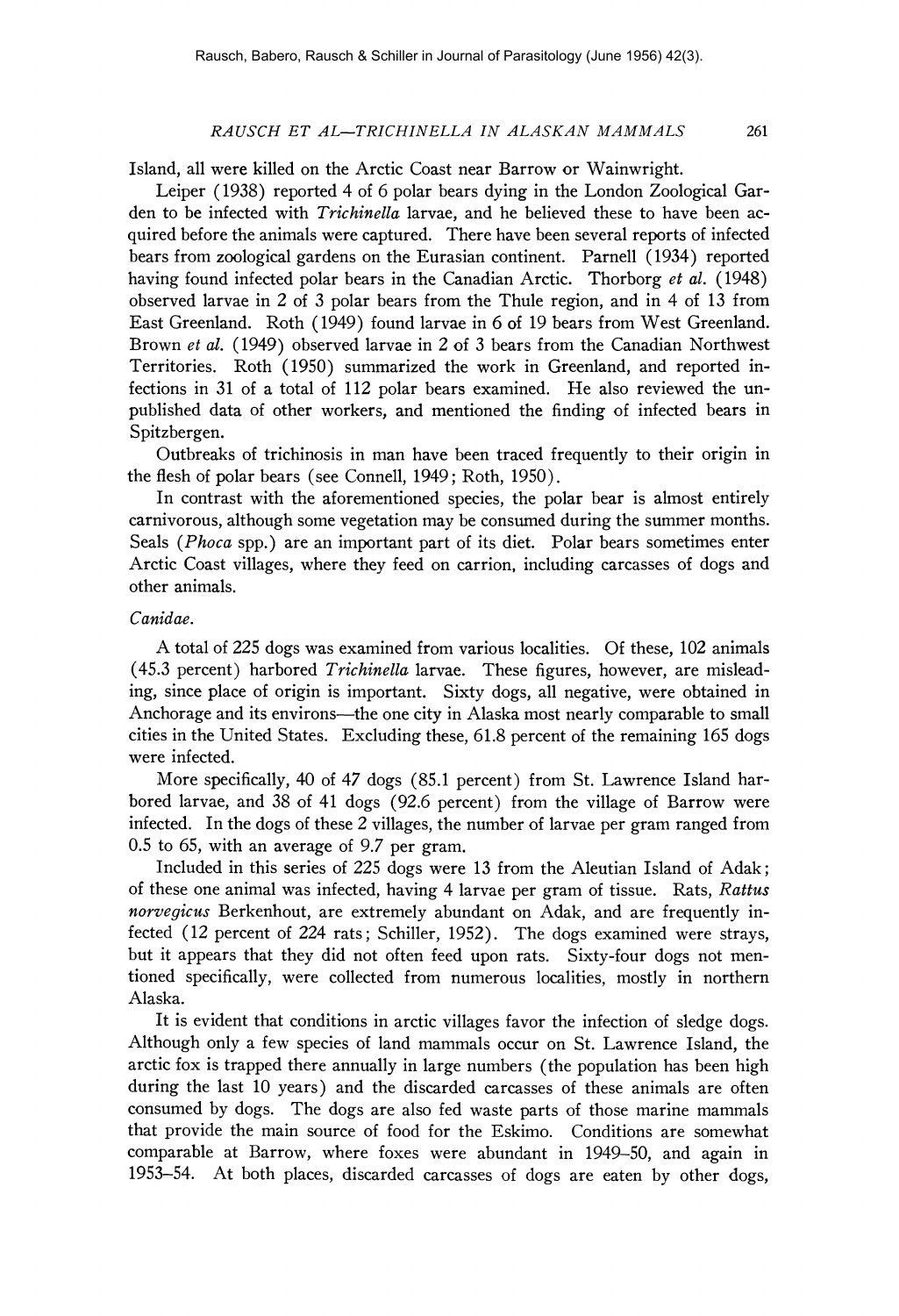**THE JOURNAL OF PARASITOLOGY** 

**especially in the summer, when the animals are not worked and are consequently fed little.** 

**From previous work in arctic regions it is known that the prevalence of Trichinella larvae in dogs may be high. Thorborg et al. (1948), in an addendum, reported 41 of 54 dogs from West Greenland infected. According to Roth (1949), 46 of 66 dogs from the same region were infected; in a later report (1950) summarizing all of the work in Greenland, larvae were reported in 151 (66.5 percent) of 227 dogs examined. Kuitunen-Ekbaum and Fleming (1949) found 2 of 4 dogs infected in northern Canada.** 

**Of 8 coyotes, Canis latrans Say, examined from southern Alaska, one (12.5 percent) had 45.0 larvae per gram of tissue. Since coyotes feed essentially upon small mammals and carrion, examination of a large series would probably disclose a high prevalence of infection.** 

**Tissues were processed from 154 wolves, Canis lupus Linnaeus, most of which were killed by Eskimo in the central Brooks Range, arctic Alaska. Fifty-one wolves (33.1 percent) harbored larvae. These ranged in number from 0.1 to 20 per gram of tissue (av. 3.3 per gram).** 

**From these findings, one might conclude that wolves feed upon smaller mammals to an extent greater than ordinarily supposed. Certainly they rarely, if ever, become infected through the eating of ungulates. According to the observations of one of us (RR), little carrion besides that of large hoofed animals is available in the nearly uninhabited region of interior Alaska where most of these wolves were taken.** 

**Roth (1950) demonstrated Trichinella larvae in fragments of tissue adhering to skins of 2 wolves taken in Greenland and deposited in the Zoological Museum of Copenhagen. In the Belovezha Forest, Beliaeva (1954) found larvae in 8 of 21 wolves examined.** 

**In Alaska, the red fox, Vulpes vulpes alascensis Merriam, is also an important host of T. spiralis. Of 76 animals examined, 31 (40.8 percent) were infected. The number of larvae ranged from 0.3 to 41 per gram (av. 8.4 per gram). Fifty-four of the red foxes (71 percent of the total) were collected in the Brooks Range, and the remainder from various localities to the south. Of these 54 foxes, 25 (80.6 percent of the total number of infected animals) harbored larvae. Forty-four foxes were taken around Anaktuvuk Pass, central Brooks Range; of these, 20 (45.5 percent) were infected. Farther to the east in the vicinity of Arctic Village, 10 foxes were taken, 5 (50 percent) containing larvae. Although the series are small, it is of interest to compare with the above the findings in 13 foxes killed in the Copper River valley south of the Alaska Range; here, only 2 animals (15.4 percent) harbored larvae. The remaining 9 infected red foxes were taken from widely separated localities.** 

**To our knowledge, nothing has been published previously on the occurrence of T. spiralis in the red fox in arctic America. This species is known to be an important host of this nematode in Europe. Roth (1950) summarized data on Trichi**nella larvae in the red fox there, and additional work has been done by Söntgen **(1939) and by Beliaeva (1954), who found larvae in 5 of 6 red foxes from the Belovezha Forest, in eastern Poland.** 

**Only 16 (7.2 percent) of 222 arctic foxes, Alopex lagopus Linnaeus, were in-**

**262**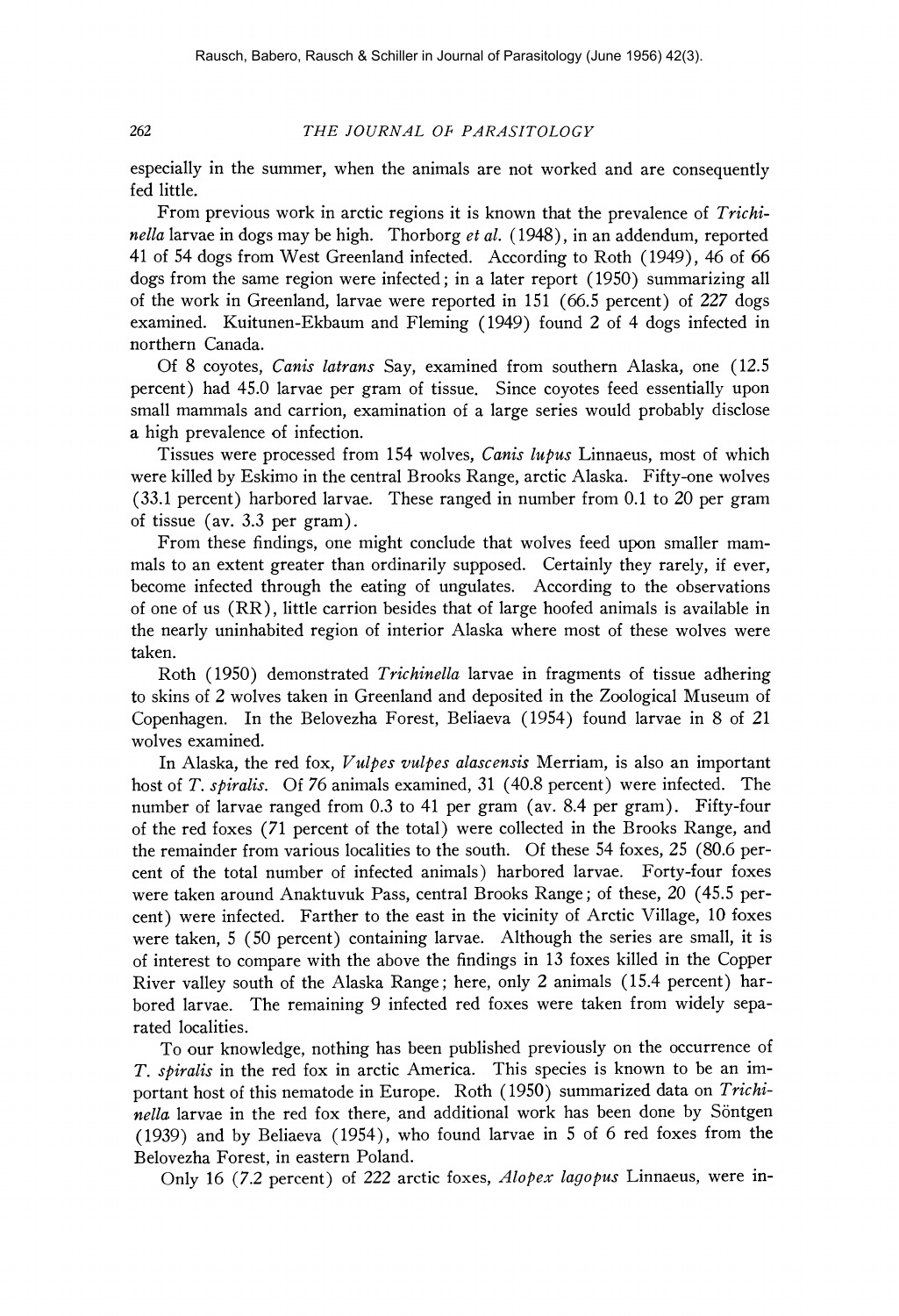**263** 

**fected. Larvae ranged in number from 0.1 to 84.5 per gram (av. 22 per gram). Of 117 foxes from the Arctic Coast, 12 (10.3 percent) were infected. Of 94 arctic foxes from St. Lawrence Island, 3 (3.1 percent) were infected. The other infected fox was collected on Adak Island, in the Aleutians.** 

**Parnell (1934) observed infected arctic foxes in northern Canada. Leiper (1938) reported trichinosis in 2 arctic foxes which died in the London Zoological Gardens. Roth (1949) found 3 of 101 foxes from West Greenland infected (2.8 percent), and in a later report (1950) had found no more after examining 264 animals. In the latter paper, Roth reviewed other work done in Greenland and elsewhere.** 

**On the Arctic Coast and St. Lawrence Island, the arctic fox is dependent essentially upon mouse-like rodents for food. The availability of food varies according to population fluctuations among the small rodents. During the last 10 years, the brown lemming reached high population densities 3 different times on the Arctic Coast. The tundra vole on St. Lawrence Island has been abundant since 1949, attaining greatest numbers in fall, 1954. Other food items are invertebrates cast in by the sea, young birds, and carrion (see Braestrup, 1941). Remains of marine mammals are consumed, including those of seals left by polar bears.** 

## **Mustelidae.**

**A high prevalence of T. spiralis larvae was recorded in the ermine, Mustela erminea arctica (Merriam). Of 51 animals examined, 18 (35.3 percent) were infected. The larvae ranged in number from 0.1 to 436 per gram of tissue (av. 16.4 per gram). Of 40 animals collected in the Brooks Range, 17 (42.5 percent) were infected. The remaining ermines, including the other infected animal, were collected in the Copper River valley. Roth (1950) examined 3 ermines with negative results.** 

**Since the ermine feeds upon mouse-like rodents, the high prevalence of T. spiralis is not explained by present knowledge. Mouse-like rodents and hares may harbor Trichinella larvae more frequently than recognized. The large number of small mammals consumed by the ermine and other small carnivores might compensate for a low rate of infection. This principle holds true for certain other species of helminths in Alaska; i.e., the larval form may seem very rare, but a high proportion of the final hosts may harbor the adult.** 

**Two least weasels, Mustela rixosa eskimo (Stone), harbored larvae, one having only 0.8 larvae per gram of tissue, and the other more than 1400 per gram. Both were collected in the central Brooks Range. These small weasels prey upon lemmings and other small rodents, and may become numerous when the prey-species reach a high density.** 

**Nineteen of 38 wolverines (Gulo gulo Linnaeus) (50 percent) studied contained larvae of T. spiralis. The number of larvae ranged from 0.2 to 18 per gram of tissue (av. 3.5 per gram). Rates of infection in this series of wolverines did not differ with the locality from which they were taken.** 

**In addition to feeding upon small mammals, the wolverine consumes carrion.** 

**The following mustelids were examined with negative results: Marten, Martes americana actuosa (Osgood), 18; Mink, Mustela vison Schreber, 43; Otter, Lutra canadensis (Schreber), 7; Sea otter, Enhydra lutris (Linnaeus), 20. An exami-**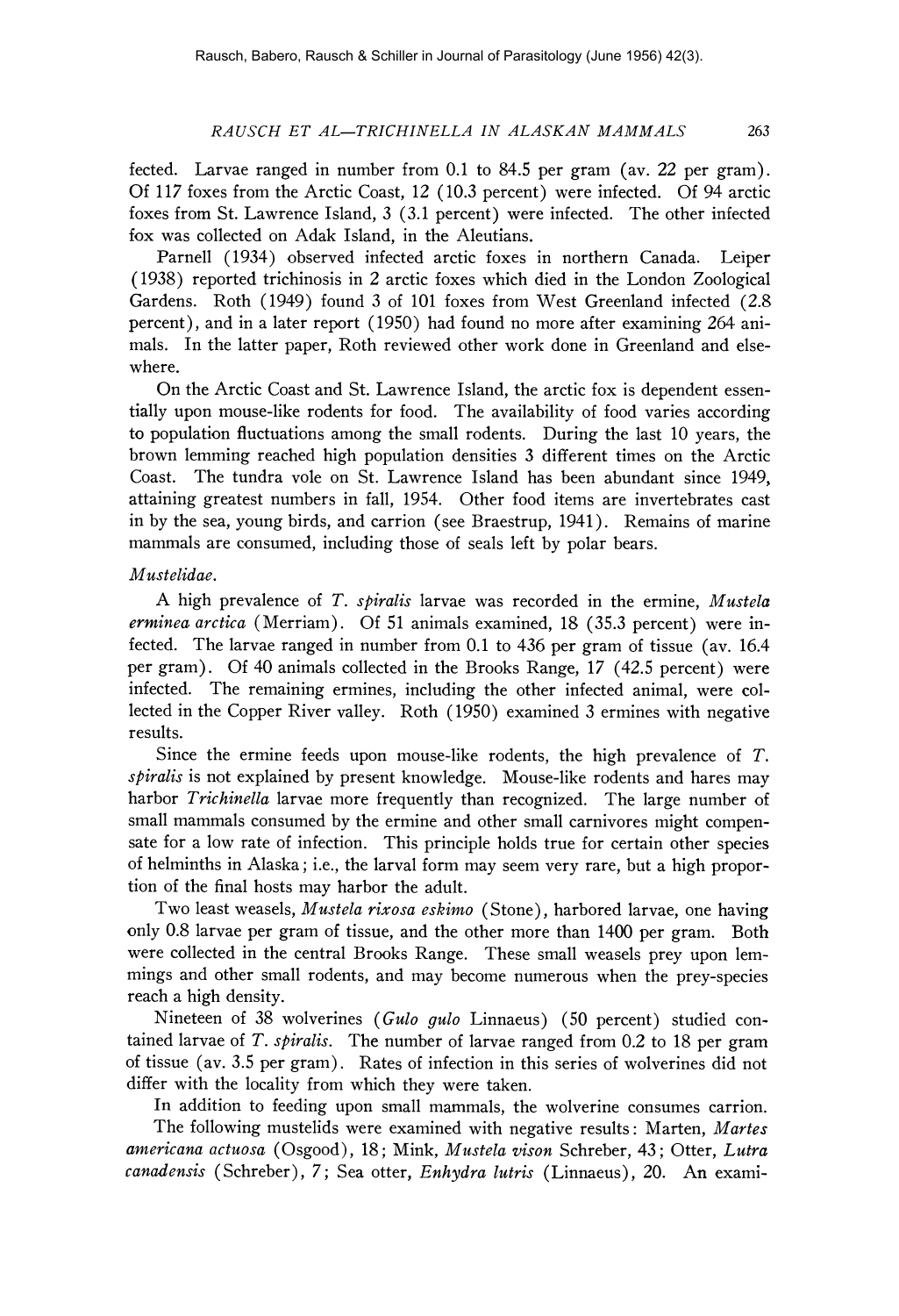**THE JOURNAL OF PARASITOLOGY 264** 

**nation of larger series of mink and marten is planned. Many mink are trapped by the Eskimo of the lower Kuskokwim region, and the carcasses of these animals are eaten during the winter months.** 

## **Felidae.**

**Four of 17 lynx, Felis lynx canadensis Kerr, harbored larvae (23.5 percent), ranging from 0.6 to 14 larvae per gram of tissue (av. 7.2 per gram). Two of the infected animals were taken in the central Brooks Range, and 2 in the Copper River valley, southern Alaska.** 

**Beliaeva (1954) observed larvae in one of 3 lynx examined from the Belovezha Forest.** 

**Lynx feed upon small mammals, mainly hares.** 

## **Leporidae.**

**Larvae were recorded from 2 (3.8 percent) of 53 snowshoe hares, Lepus americanus dalli Merriam; these 2 animals contained 0.5 and 3.0 larvae per gram of tissue. Forty hares, including those infected, were collected in the Brooks Range; the remaining 13 were taken in southern Alaska, near Anchorage.** 

**The presence of the larvae in hares, ordinarily herbivorous animals, may possibly be the result of their feeding upon carrion, as they reportedly do when their population is at a high density.** 

#### **Ochotonidae.**

**Thirteen pikas, Ochotona collaris (Nelson), were collected in the Talkeetna Mountains in southern Alaska; tissues processed were negative.** 

#### **Sciuridae.**

**One ground squirrel, Citellus undulatus (Pallas), of 129 examined (0.8 percent) was infected. This animal, from St. Lawrence Island, had 0.3 larvae per gram of tissue.** 

**Although primarily herbivorous, Citellus undulatus also consumes mammalian flesh when available (Geist, 1933; Cade, 1951). We have observed this behavior in northeastern Alaska and in the Talkeetna Mountains, where remains of voles were found in stomachs and cheek pouches of these squirrels. Such animals feeding upon carcasses of dogs or arctic foxes would of course be exposed to infection.** 

**Four (4.3 percent) of 94 red squirrels, Tamiasciurus hudsonicus (Erxleben), were infected. Larvae ranged in number from 0.1 to 1.2 (av. 0.7) per gram of tissue. Three of the infected red squirrels were taken in the Brooks Range, and one in the Copper River valley.** 

**The red squirrel in omnivorous. We have observed red squirrels feeding upon the flesh of the snowshoe hare (carrion), and mammalian bones are often found among food items stored by these animals for winter use. They no doubt eat any warm-blooded animal they are able to capture and kill. Red squirrels scavenge around settled areas, as well.** 

**In addition, the following sciurids were examined with negative results: Marmot, Marmota m. caligata (Eschscholtz), 9; Flying squirrel, Glaucomys sabrinus (Shaw), 1.** 

## **Cricetidae.**

**Of 18 brown lemmings, Lemmus sibiricus trimucronatus Merriam, examined,**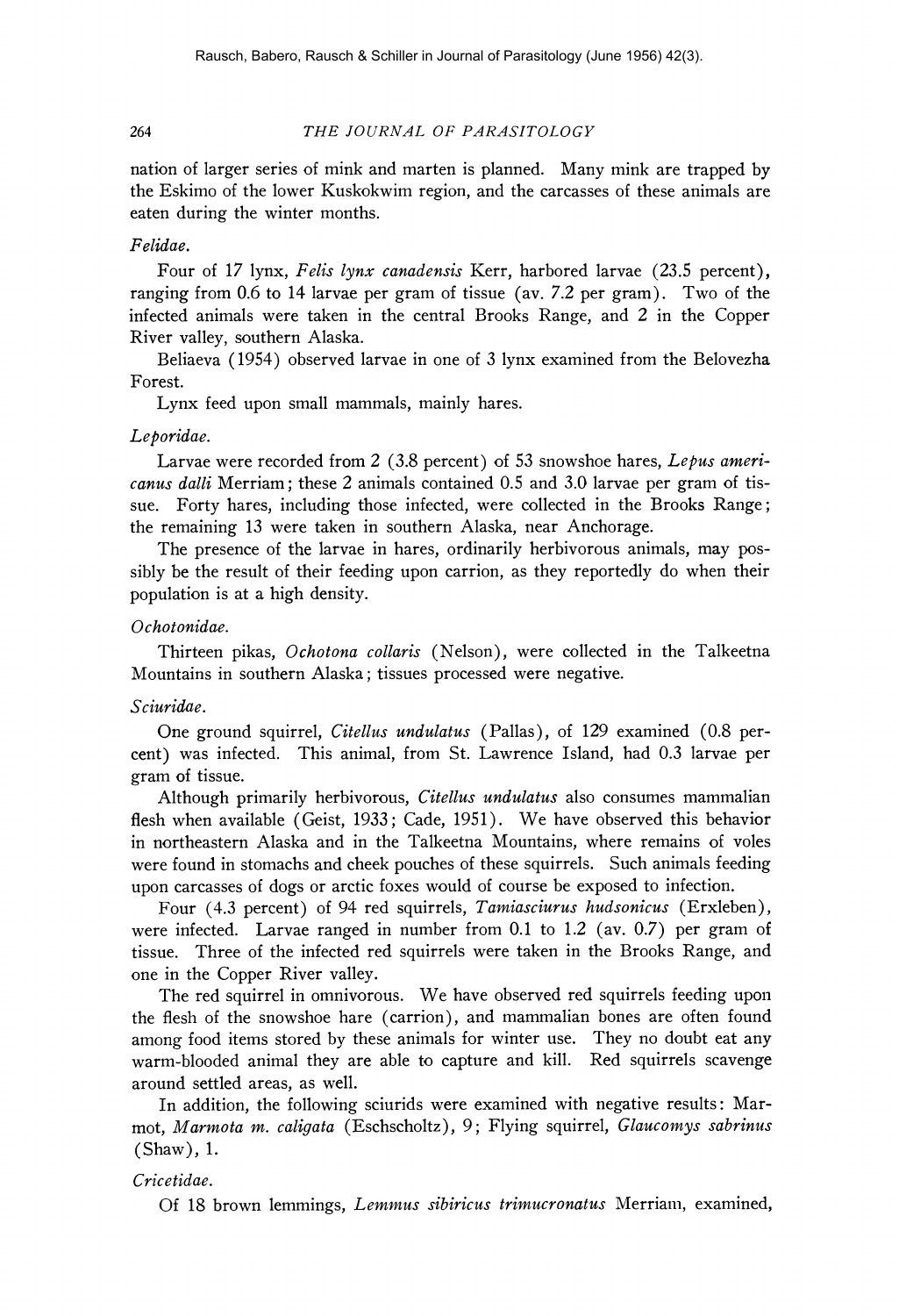**one (0.8 percent) from the Brooks Range was infected, with 0.1 larvae per gram of tissue.** 

**The brown lemming is herbivorous, but may eat mammalian tissue under some conditions. This was not seen during the mass die-off occurring along the Arctic Coast in 1949 (Rausch, 1950), but Thompson (1955) observed the consumption of dead lemmings by others during the lemming emigration near Barrow in 1953.** 

**Of 49 red-backed voles, Clethrionomys rutilus dawsoni (Merriam), 2 (4 percent) animals from the upper Kenai Peninsula harbored larvae. The numbers of larvae present were 0.5 and 0.7 per gram of tissue.** 

**This vole has a varied diet, and may consume mammalian tissue. In Alaska, it is often found, especially in winter, in and around buildings, where it feeds on stored foodstuffs.** 

One (1.8 percent) of 57 narrow-skulled voles, *Microtus miurus muriei* Nelson, **taken in the Brooks Range, was infected. Little is known of the diet of this vole, beyond the fact that it feeds upon vegetation and stores quantities of leaves and rhizomes for winter use.** 

**Another microtine rodent, the muskrat, Ondatra zibethica Linnaeus, was found infected. One (0.9 percent) of 113 animals harbored 1.3 larvae per gram of tissue. This animal was taken in the Copper River valley. The muskrat is seasonally very important as human food in some parts of Alaska.** 

**In addition to the above, the following rodents were examined with negative results: Collared lemming, Dicrostonyx torquatus rubricatus (Richardson), 7; Field vole, Microtus pennsylvanicus Ord, 10; Tundra vole, M. oeconomus Pallas, 234. Roth (1950) examined 4 specimens of Dicrostonyx with negative results.** 

## **Castoridae.**

**Twenty-nine beavers, Castor canadensis Kuhl, were examined. One of these, taken on Kalgin Island, Cook Inlet, (3.4 percent) harbored 3.0 larvae per gram of tissue.** 

## **Erethizontidae.**

**No larvae were found in 3 porcupines, Erethizon dorsatum imyops Merriam.** 

## **Monodontidae.**

**Tissues from 49 white whales, Delphinapterus leucas (Pallas), were processed, and one animal (2 percent) killed at Wainwright was found infected. Only 17 larvae were obtained in 25 grams of tissue (0.6 per gram).** 

**Thorborg et al. (1948) pointed out that the history of an outbreak of trichinosis in 1947 at Kekertak, West Greenland, suggested the source of infection to have been a white whale. Roth (1949) found no larvae in 27 white whales. Brown et al. (1949) examined 9 white whales from the Canadian Northwest Territories and found all negative for Trichinella larvae. In his summary of the work in Greenland, Roth (1950) reported negative results from a total of 91 white whales.** 

**The white whale feeds largely upon fishes (Vibe, 1950; Vladykov, 1944). It is difficult to understand how this animal might be infected unless it be through the consumption of fishes or invertebrates which have recently ingested mammalian flesh, as postulated by Vibe to explain infection of seals.**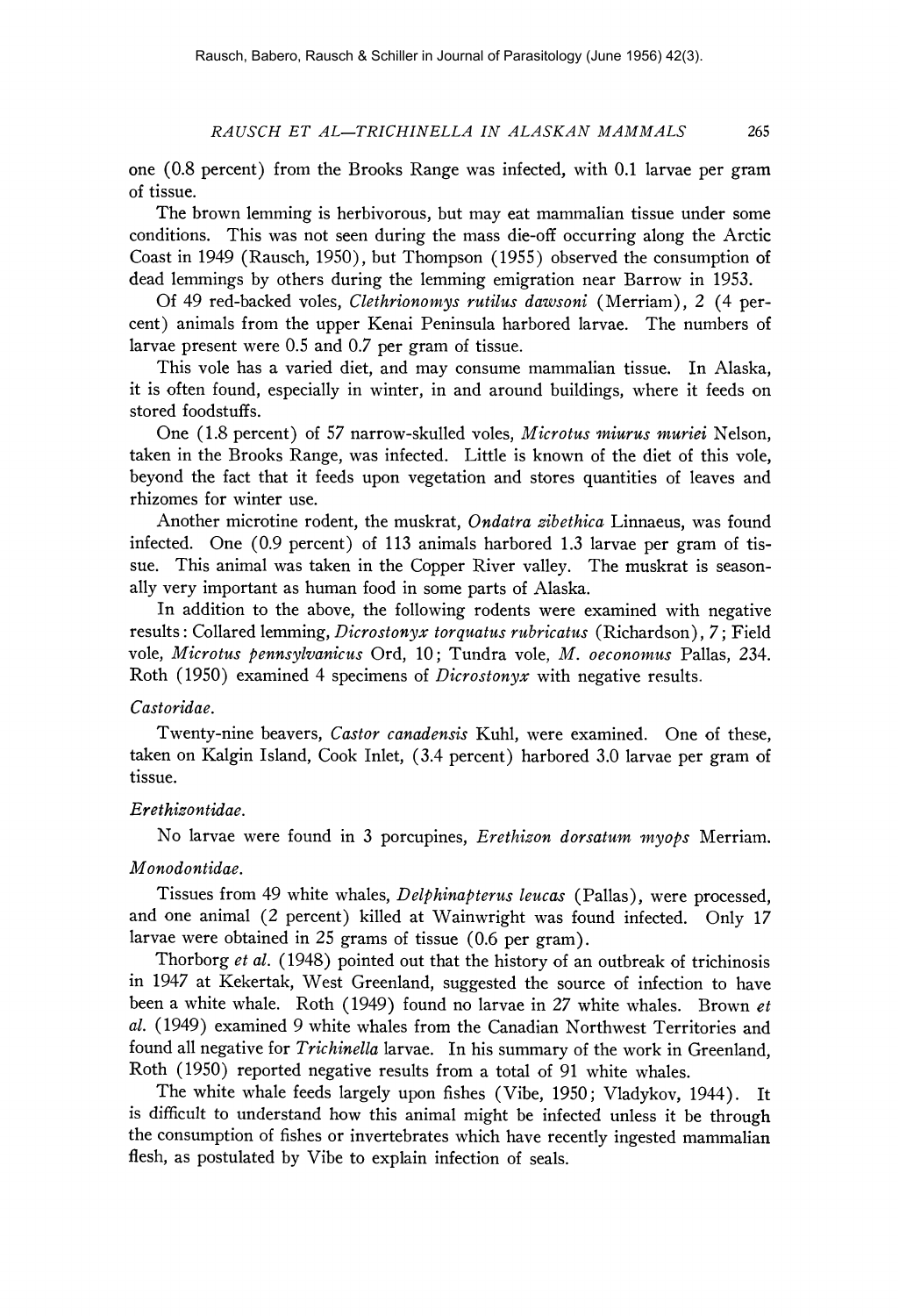**THE JOURNAL OF PARASITOLOGY** 

## **Balaenidae.**

**Samples of striated muscle were obtained from 15 baleen whales killed at Barrow and Wainwright. Although designated as "bowhead" whales by the Eskimo, the identifications were not confirmed. As expected in baleen whales, all were negative. Roth (1950) examined several whales of various species, with negative results.** 

## **Odobaenidae.**

**Fifty-one walrus, Odobenus rosmarus divergens (Illiger), from St. Lawrence Island and the Arctic Coast, were examined. No larvae were found.** 

**Thorborg et al. (1948) concluded that the flesh of walrus was the probable source of infection in certain outbreaks occurring among Eskimo in West Greenland in 1947. These writers stated (p. 789), "It is generally accepted that this sea mammal lives only on shells, fishes etc. However, it must be mentioned in this connection that remnants of seals have been found in the stomachs of walrus. It is possible that a voracious animal such as the walrus will eat any kind of meat or carrion." Several reports in the literature make it clear that seals are frequently eaten by walrus. A thorough investigation of the feeding habits of the walrus in Greenland has been reported by Vibe (1950).** 

**Roth (1949) reported on the examination of 133 walrus from West Greenland, in which no larvae were found; in a later report, however, (1950) he observed 2 infected animals in 207 (0.9 percent). Brown et al. (1949) examined 7 walrus from the Canadian Northwest Territories; all were negative. Kuitunen (1954) reported finding 17 infected walrus among 394 collected in arctic Canada. Fifteen of the infected animals were taken off Southampton Island, and the other 2 at Cape Dorset.** 

## **Phocidae.**

**Samples of tissue from 310 seals, from the Arctic Coast and St. Lawrence Island, of the genus Phoca were processed. These are considered as a group, since specific identifications in some cases were not made. The majority was comprised of 2 species, the ringed seal, P. hispida Schreber, and the harbor seal, P. vitulina Linnaeus. A few ribbon seals, P. fasciata Zimmermann, were also included.** 

**Trichinella larvae were recorded from 2 seals (0.6 percent of the total). The animals were from St. Lawrence Island and Point Lay and contained 75.0 and 1.2 larvae per gram of tissue, respectively.** 

**Since Phoca spp. feed largely upon invertebrates, the mechanism by which they are infected is not easily understood. Vibe (1950) concluded that seals may consume amphipods feeding around mammalian carcasses which find their way into the sea, and are thus infected either through accidental ingestion of the tissue itself or through mechanical transfer via the amphipods.** 

**One of 52 ringed seals (1.9 percent) was found infected in West Greenland by Roth (1950). Seals of other species, some not occurring in Alaskan waters, gave negative results. No larvae were found in several seals from northern Canada examined by Brown et al. (1949).** 

**Of 126 bearded seals, Erignathus barbatus Erxleben, one (0.8 percent) was infected. Most of these animals were killed on the Arctic Coast; the infected specimen was taken at Point Lay.** 

**266**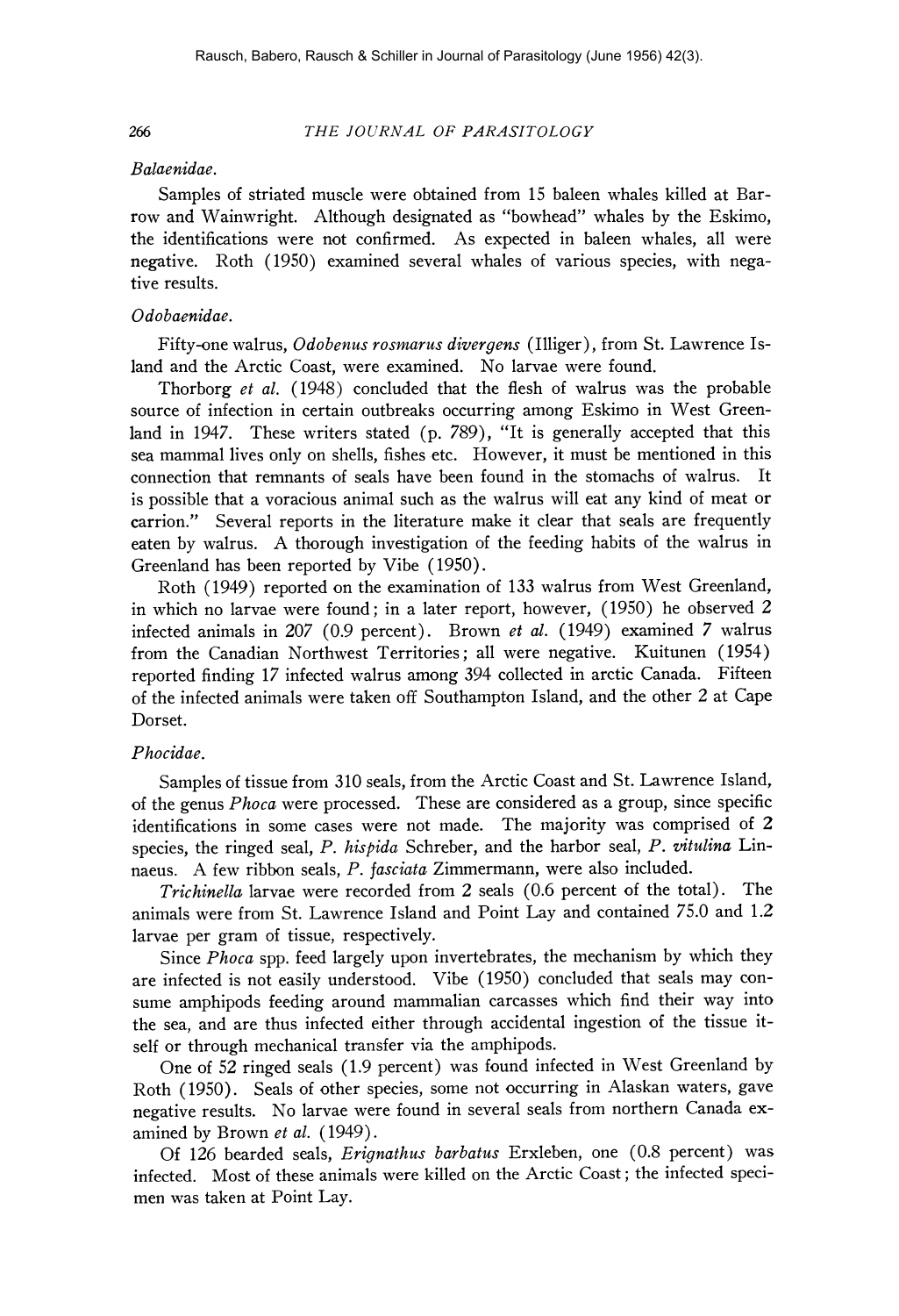**267** 

**Thorborg et al. (1948) first reported trichinosis in a bearded seal. Brown et al. (1949) examined a few bearded seals, but none was infected. Roth (1949) found larvae in one of 28 bearded seals from West Greenland; in 1950, he reported no additional larvae after examining 56 animals.** 

**According to Vibe (1950), the bearded seal is relatively omnivorous, feeding upon many species of invertebrates and upon fishes.** 

## **Otariidae.**

**Muscle tissue from 4 sea lions, Eumetopias jubata (Schreber), taken on St. Lawrence Island, were examined with negative results. This animal is piscivorous.** 

**Dr. Carlton M. Herman, Patuxent Research Refuge, Laurel, Maryland, examined 101 fur seals, Callorhinus ursinus cyanocephalus (Walbaum), from St. Paul Island, Pribilofs, for Trichinella larvae, and kindly granted permission for inclusion of his data here. With the exception of one 10-year old bull, all of these animals were young males, 2-4 years old. No larvae were found, using both direct examination and digestion methods.** 

**Fur seals are piscivorous.** 

## **Ungulates, Introduced Commensals, and Birds.**

**In addition to the 2433 mammals discussed above, a few ungulates were also examined: Moose, Alces alces gigas Miller, 2; Caribou, Rangifer tarandus stonei Allen, 8; Goat, Oreamnos americanus (Blainville), 2; Bison, Bison bison (Linnaeus), 6. All were negative for Trichinella larvae.** 

**The brown rat, Rattus norvegicus Berkenhout, is abundant in a few Alaskan towns and generally throughout the Aleutian Islands. It is not known to be feral except in the Aleutian Islands and on some of the smaller islands around Kodiak. A total of 261 rats from Nome, Fairbanks, Kodiak, and Adak Island was processed; of these, 28 (10.7 percent) were infected. Rats of all ages, except young in the nest, were included; a higher prevalence rate would be evident on the basis of adult animals only.** 

**The following flesh-eating birds were also processed: Herring gull, Larus argentatus Pontopiddan, 2; Glaucous-winged gull, L. glaucescens Naumann, 2; Shortbilled gull, L. canus brachyrhynchos Richardson, 3; Glaucous gull, L. hyperboreus Gunnerus, 6; Pomarine jaeger, Stercorarius pomarinus (Temminck), 10; Longtailed jaeger, S. longicaudus (Vieillot), 2; Short-eared owl, Asio flammeus (Pontoppidan), 1; Hawk owl, Surnia ulula caparoch (Miiller), 4; Great horned owl, Bubo virginianus (Gmelin), 2; Snowy owl, Nyctea scandiaca (Linnaeus), 6; Goshawk, Accipiter gentilis (Linnaeus), 3; Sparrow hawk, Falco sparverius Linnaeus, 1; Golden eagle, Aquila chrysaetos (Linnaeus), 3; Bald eagle, Haliaetus leucocephalus Linnaeus, 6; Raven, Corvus corax principalis Ridgway, 47; Canada jay, Perisoreus canadensis Linnaeus, 3; Magpie, Pica pica hudsonia (Sabine), 1. Of these, a few larvae were recorded only from a Pomarine jaeger, collected at Barrow. Until confirmed experimentally, however, this finding is regarded as an error.** 

## **TRICHINOSIS IN MAN IN ALASKA**

**When this work was begun, it was believed by some that undiagnosed disorders reported in arctic villages might be attributable to Trichinella infections. There**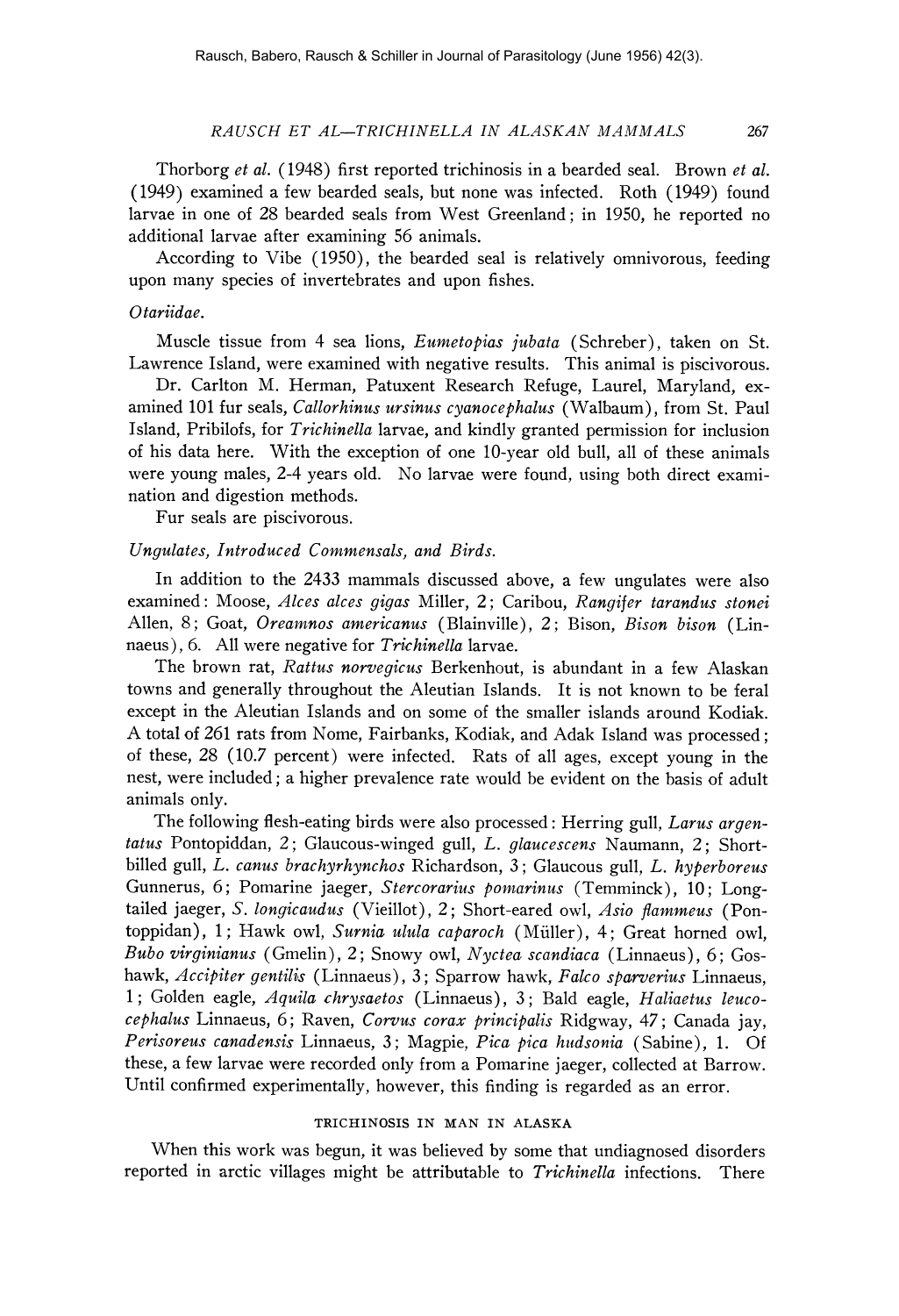**268** 

**THE JOURNAL OF PARASITOLOGY** 

**was no tangible evidence to support this view, however. Lack of medical records in Alaska and limited medical facilities in remote regions made it difficult to obtain information on the prevalence of specific diseases. This situation has been greatly remedied in recent years, and the importance of T. spiralis as a parasite of man can best be assessed sometime in the future.** 

**Williams (1946) reported 2 outbreaks of trichinosis. The first of these involved 3 white men, and resulted from their eating the poorly cooked flesh of a brown bear, U. arctos, at Yakataga, Southeastern Alaska. In the second, a young Eskimo died at Selawik in February, 1946, after consuming the flesh of either a brown or a polar bear. In view of the time of the year, it is probable that the latter was involved. Further details on this case have not been available.** 

**Three outbreaks of trichinosis are known to have occurred during the period of nearly 7 years covered by the present work.** 

**In the summer of 1950, 2 white women became infected following the consumption of the flesh of a black bear, U. americanus, at Nenana, Alaska. Diagnosis was made from clinical evidence and on the basis of the history. The patients were treated by a private physician, and recovery was uneventful.** 

**In the winter of 1954, an Eskimo from the lower Kuskokwim region was treated for trichinosis at the 5005th Air Force Hospital at Anchorage. A high eosinophilia was present, and muscle tissue obtained by biopsy contained numerous, still unencysted larvae. The patient stated that he had eaten only the flesh of moose during the few weeks preceding his illness. This information was kindly provided by Dr. James G. Bridgens, formerly pathologist at the hospital, now at the Independence Sanitarium and Hospital, Independence, Missouri.** 

**In only one instance were several people involved. In May, 1954, a young Eskimo shot a brown bear near Solomon, on the Seward Peninsula. Eight persons in his family, including himself, and a guest consumed the slightly cooked flesh of this animal. Except for the father of the family who died during the interim, all became seriously ill between 2 to 3 weeks following consumption of the flesh. All were treated by Dr. Fred M. Langsam, Maynard-MacDougall Memorial Hospital, Nome, Alaska, to whom we are indebted for this information. Typical symptoms of trichinosis were present in all 7 cases. The hunter himself was the most seriously ill of the group, and was also the last to become ill. An eosinophilia of 26 percent was present, and on June 30 he demonstrated a strong reaction to intradermallyinjected Trichinella antigen. There were no deaths.** 

**Although the objective of the work reported herein was to determine the prevalence of T. spiralis in mammals other than man, intradermal tests were performed on a small number of Eskimo, as follows:** 

| Locality                                                   | <b>Total Number</b> | Number Positive | Percent Positive |
|------------------------------------------------------------|---------------------|-----------------|------------------|
| St. Lawrence Island<br>Wainwright<br><b>Anaktuvuk Pass</b> | 232<br>71           | 21<br>20        | 28<br>5.8        |

**The people tested at Wainwright ranged in age from 16 to 79 years (average age: 37). Using the same antigen (Trichinella Extract Lederle), Brown et al. (1949b) observed positive reactions in 91 (46 percent) of 195 persons tested on Southampton Island. Of 98 persons tested further, 39 (39 percent) gave a positive precipitin test, while 25 of these showed a positive reaction with the intradermal test. At Igloolik, N. W. T., using the same commercially-prepared antigen, Brown**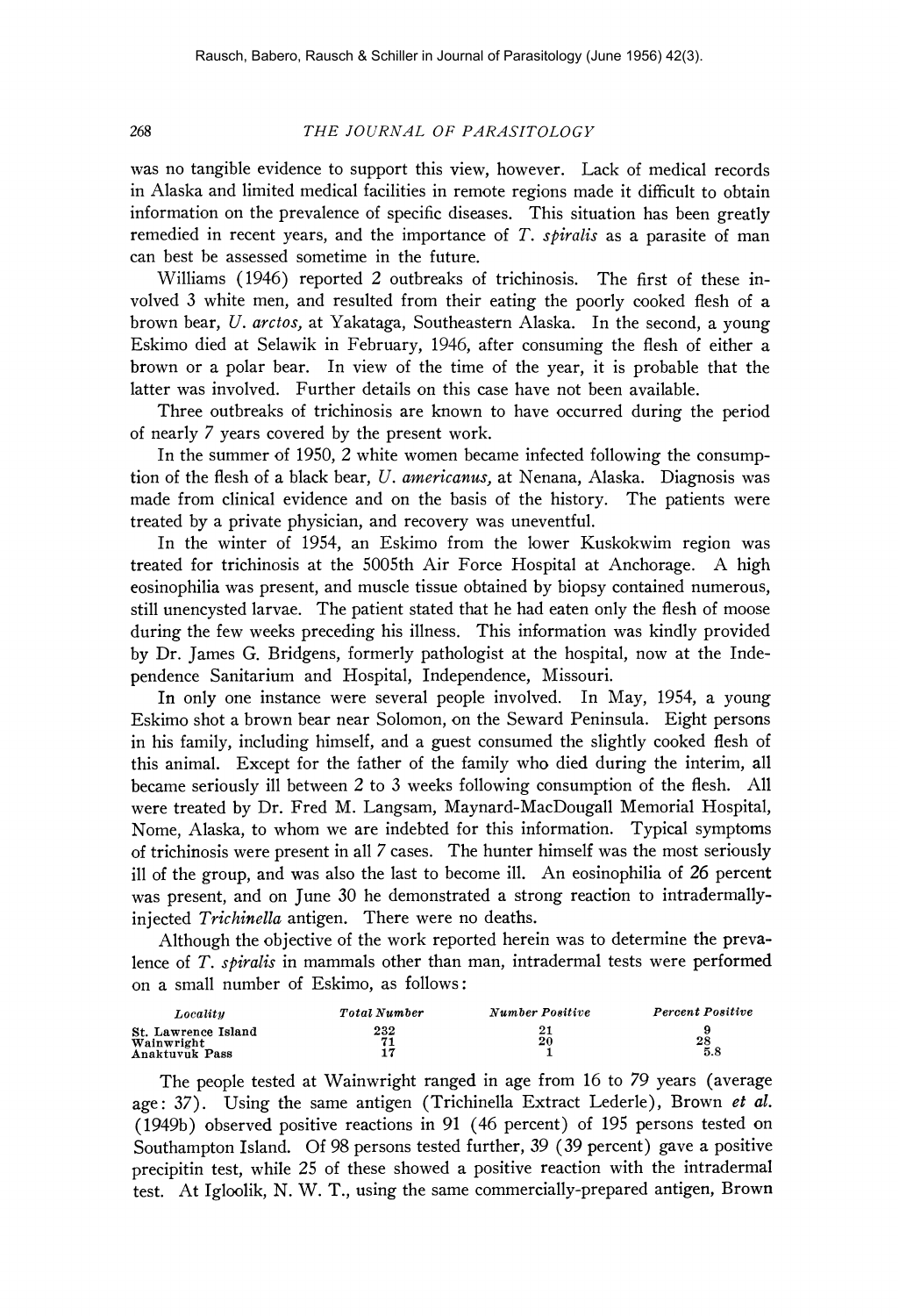**et al. (1950) obtained 22 positive reactions among 100 persons tested. In view of the findings among Canadian Eskimo, the rate of infection at Wainwright, as suggested by the intradermal test, is not remarkably high.** 

**Hitchcock (1950) observed positive intradermal reactions in only 6.6 percent of 150 Eskimo tested in the lower Kuskokwim region. Later work at Kotzebue revealed only 1.6 percent positive reactors among 300 Eskimo (Hitchcock, 1951).** 

**Viable larvae must be frequently ingested by the Eskimo, although present-day methods of food preparation generally preclude extensive outbreaks such as have occurred in Eskimo of Greenland.** 

#### **DISCUSSION**

**Conditions in arctic regions are particularly favorable for the transmission of Trichinella larvae among wild mammals. Mammals are abundant, although the number of species represented is relatively small. A large proportion of the species present is comprised of those which are entirely or occasionally carnivorous, and predator-prey relationships are in general well defined.** 

**The question of when and how T. spiralis became established in mammals in arctic regions has been the subject of some discussion (see Connell, 1949; Roth, 1950). The view that this nematode may have been introduced by man in recent times must be altogether untenable. As pointed out by Cameron (1950), ". . . it is a parasite of carnivores and this development cycle has tended to confine its natural distribution to holarctic boreal regions where carnivores habitually eat carnivores." And further, ". . . animal husbandry has enabled it to become an important parasite of man and pigs in temperate regions." The occurrence of this nematode in man, in some of his domesticated animals, and in his commensals seems now to be entirely independent of the natural cycle occurring in wild mammals, and the latter exists independent of man's influence.** 

**In Alaska, the risk of infection to the aboriginal peoples is correlated with local practices regarding preparation of food. Bears probably constitute the greatest potential source of human infection, but the flesh of these animals is customarily well cooked. Dogs are no longer used as human food in Alaska, nor are foxes or wolves under ordinary conditions. However, such animals as wolverines and minks are still eaten in remote regions, where larger mammals are rare. Large species of marine mammals are potential sources of more extensive outbreaks, since one infected carcass may be divided and consumed by several families. Presently, however, the Eskimo and Indians appear to be no more frequently infected than is the white man who may, through ignorance or carelessness, fail to cook adequately the flesh of bears and other animals.** 

**The mechanism of transmission of T. spiralis larvae in wild mammalian populations is not well understood. Eaters of carrion may often become infected, but the place of important prey species-i.e., microtine rodents, sciurids, etc., is not clear. In attempting to learn how the larvae are transmitted to red foxes in Ger**many, Söntgen (1939) had 40 microscopic examinations performed on each of a **total of 521 field voles (Microtus) killed in a region where infected foxes were frequently taken. His results were negative. He also reviewed the work of others who had found no larvae in these animals, and concluded that foxes become infected through consumption of the carcasses of other foxes.**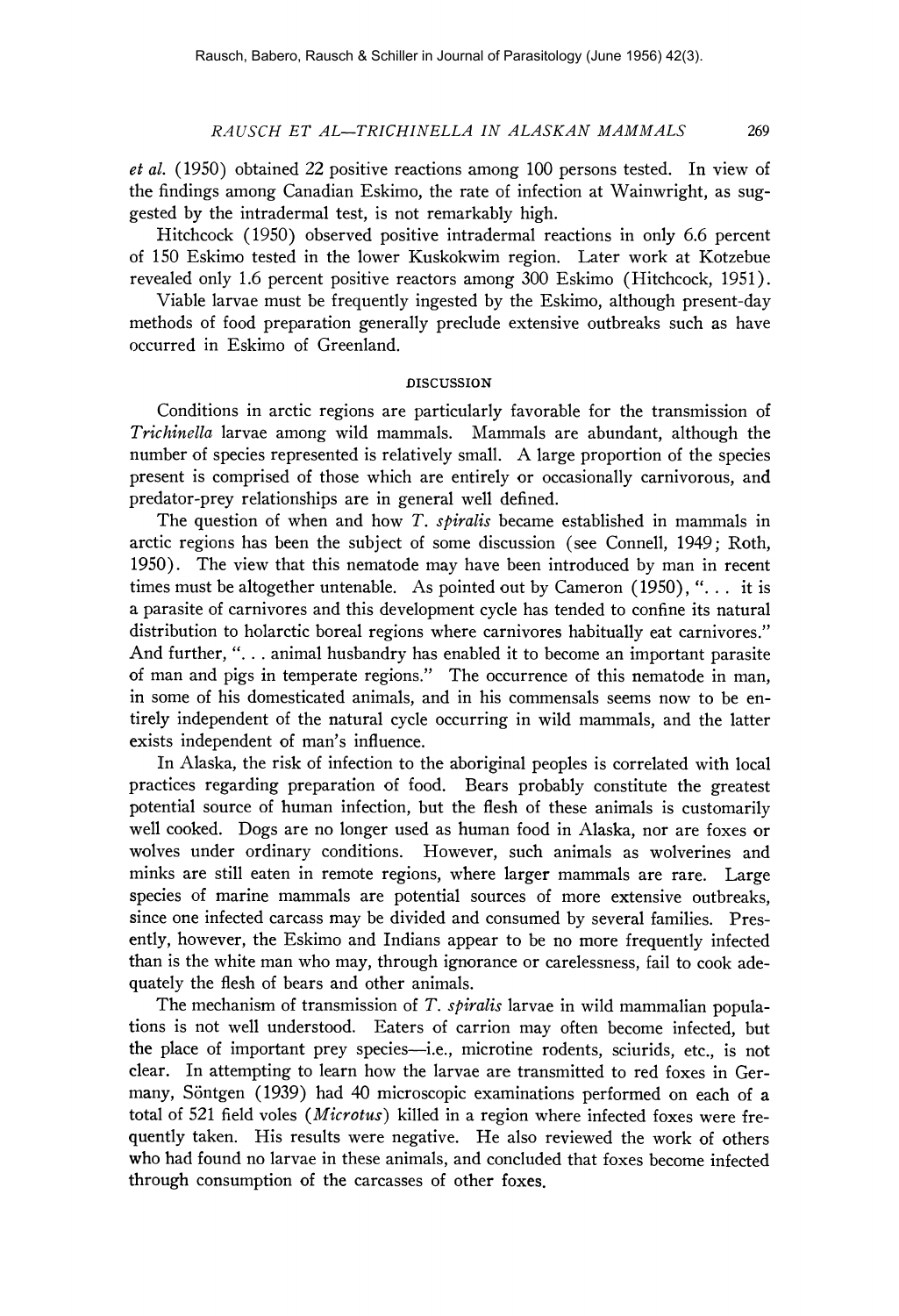**270** 

## **THE JOURNAL OF PARASITOLOGY**

**Beliaeva (1954) examined more than 700 mouse-like rodents, 126 shrews, and 20 moles from the Belovezha Forest in eastern Poland. Among the small rodents were species of Clethrionomys, Microtus, Arvicola, Micromys, and Apodemus, as well as house mice (Mus musculus Linnaeus).4 Two shrews (see above) were infected. Larvae were found in 4 of 41 specimens of Apodemus flavicollis Melchior, taken around settled areas. An additional 194 of these rodents, taken in forested areas, were negative. Eight of 16 moles, Talpa europaea Linnaeus, taken in populated areas, were infected, and the identity of the nematode was confirmed by experimental infection of white mice. Beliaeva found carcasses of carnivores in areas where the infected animals were trapped, and believed that such carcasses, brought by hunters to populated areas and discarded, serve as the source of infection for small mammals as well as for swine.** 

**The occurrence of T. spiralis in small rodents and insectivores may depend largely upon the availability of the infected tissue of carnivorous mammals in the form of carrion. In settlements in or near wilderness areas, carcasses left by hunters may have importance, as suggested by Beliaeva. Where the mammalian fauna is abundant, as in Alaska, small mammals may become infected in nature. In Alaska at the present time, it appears that carnivores most frequently become infected through feeding on the carcasses of other carnivores. The investigation of this problem to determine what place the small mammals may have in the transmission of T. spiralis in Alaska is being continued.** 

#### **ACKNOWLEDGMENTS**

**This opportunity is taken to express appreciation to those who have extended valuable assistance in the course of this work: Personnel of the U. S. Fish and Wildlife Service in Alaska provided numerous specimens and assistance; laboratory facilities and logistic support were provided by the Arctic Research Laboratory, Office of Naval Research, at Point Barrow in the years 1949-53; Dr. Vilhjalmur Stefansson encouraged this work and assisted by making available his correspondence with other investigators in arctic regions on the subject of trichinosis; the late Dr. Hans Roth, Royal Veterinary and Agricultural College, Copenhagen, gave valuable information and suggestions during the early years of this investigation; Mr. Ralph B. Williams, Director of Laboratories, Alaska Department of Health, Juneau, permitted use of data from his records; many of the Eskimo and Indians of arctic Alaska assisted in the collection of mammals, and particular thanks are expressed to the people of Anaktuvuk Pass for their whole-hearted cooperation over a period of several years.** 

#### **LITERATURE CITED**

**BELIAEVA, M. IA. 1954 0 prirodnoi ochagovosti trikhinelleza v raione belovezhskoi pushchi. Zool. Zhur. 33: 714-715.** 

**BRAESTRUP, F. W. 1941 A study on the arctic fox in Greenland. Immigrations, fluctuations**  in numbers based mainly on trading statistics. Medd. Grønland. 131: 1-101.

**BRANDLY, P. J. AND RAUSCH, R. 1950 A preliminary note on trichinosis investigations in Alaska. Arctic 3: 105-107.** 

**BROWN, M., CRONK, B., DESINNER, F., GREEN, J. E., GIBBONS, J. E. AND KUITUNEN-EKBAUM, E. 1949 A note on trichinosis in animals of the Canadian Northwest Territories. Canad. Jour. Pub. Health 40: 20-21.** 

**<sup>4</sup> Only common names were used by Beliaeva. Technical names for the rodents were obtained from Vinogradov, B. S., and I. M. Gromov, "Gryzuny fauny SSSR." Moscow-Leningrad. 1952.**